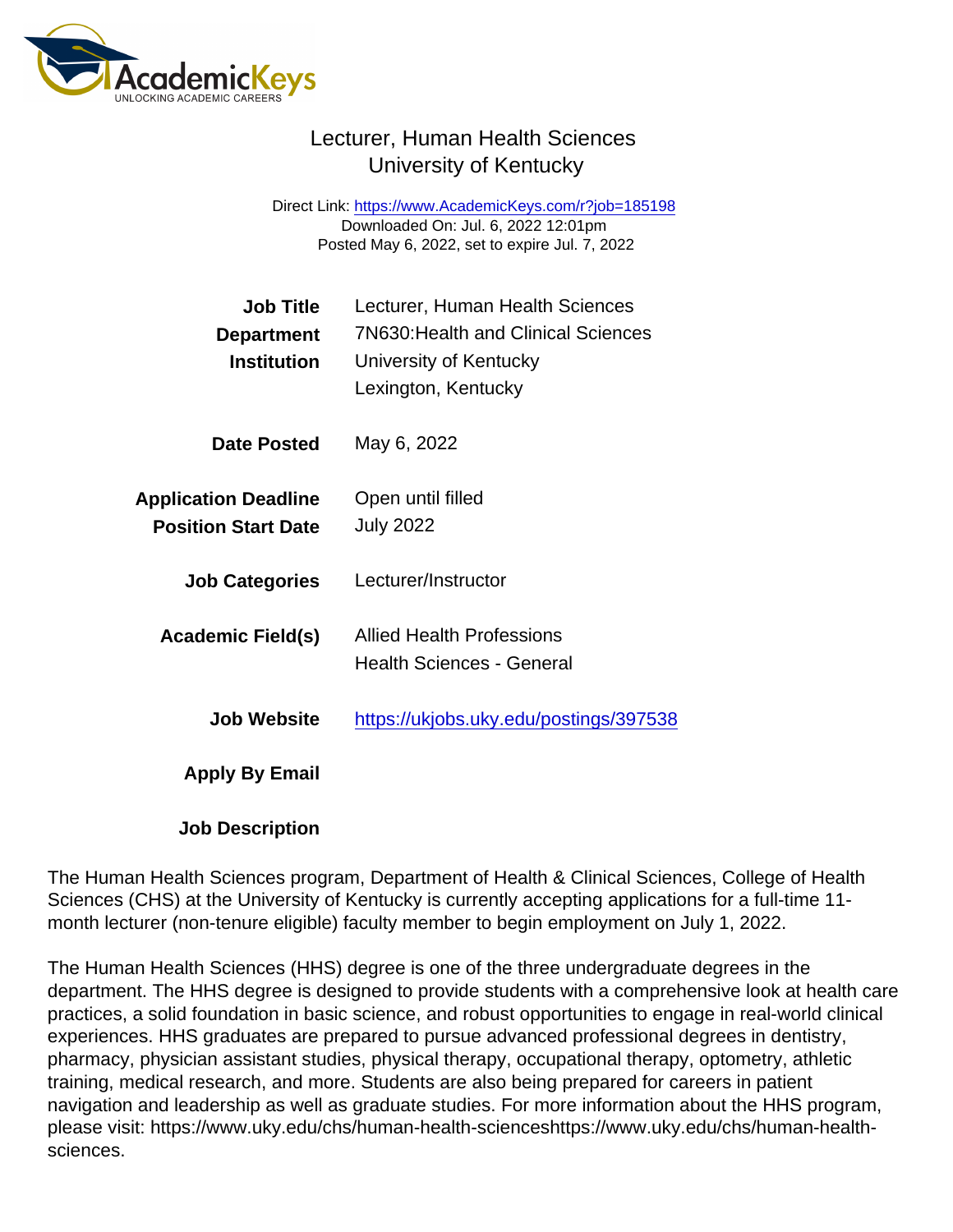## Lecturer, Human Health Sciences University of Kentucky

Direct Link: <https://www.AcademicKeys.com/r?job=185198> Downloaded On: Jul. 6, 2022 12:01pm Posted May 6, 2022, set to expire Jul. 7, 2022

Primary duties of this faculty position will include teaching undergraduate courses, curriculum development, advising/mentoring students, participating in student admission activities, and other activities as assigned by the Program Director or Department Chair. Additional duties include participating in service across the department, college and university levels. The anticipated effort for this position is Instruction 75-85%, Research/Scholarship 0-5%, Service 5-10%, Professional Development 1-2% and will be considered based on an annual agreement.

Required Qualifications:

\* Earned master's degree in health sciences or related area with relevant experience.

Preferred Qualifications:

- \* Doctoral degree in a related field
- \* 1-2 years instructional experience in higher education (especially undergraduates)

\* Preference will be given to candidates with teaching experience in Health Advocacy, Patient Experience, and/or Leadership. Candidates with expertise in areas such as Healthcare Delivery Systems, Health Policy, Healthcare Quality and Safety, Cultural Competence in Healthcare, and Communication in Healthcare are also encouraged to apply.

We welcome candidates with interests in workplace diversity, equity, and inclusion. Applicants must value the University of Kentucky's mission and share its commitment to inclusive excellence, the education of the whole person, and the building of a just society. The University and the College are committed to maintaining a diverse and inclusive workforce by ensuring all students, faculty, and staff operate in an environment of openness and acceptance. By providing training, support, resources and mentoring, we strive to foster a community in which individuals of all backgrounds, identities, and perspectives can feel secure and welcome.

In your letter of interest, please describe the ways in which your past or current teaching, mentorship, and/or community service have supported the values of diversity and inclusivity. Please also convey the ways in which your work will support the commitment to diversity, equity, and inclusion articulated in the College's diversity and anti-racism statements:

https://www.uky.edu/chs/inclusivityhttps://www.uky.edu/chs/inclusivity.

Candidates should apply online with a curriculum vitae (CV), letter of interest (Cover Letter), and an overview of their teaching experience which should include their teaching philosophy, teaching evaluations (if available) and relevant examples of instructional materials (Specific Request 1). Questions should be directed to the search committee chair, Dr. Sarah Kercsmar by email at mailto:sarah.kercsmar@uky.edusarah.kercsmar@uky.edu. Review of applications will begin immediately and continue until the position is filled. Upon offer of employment, successful applicants